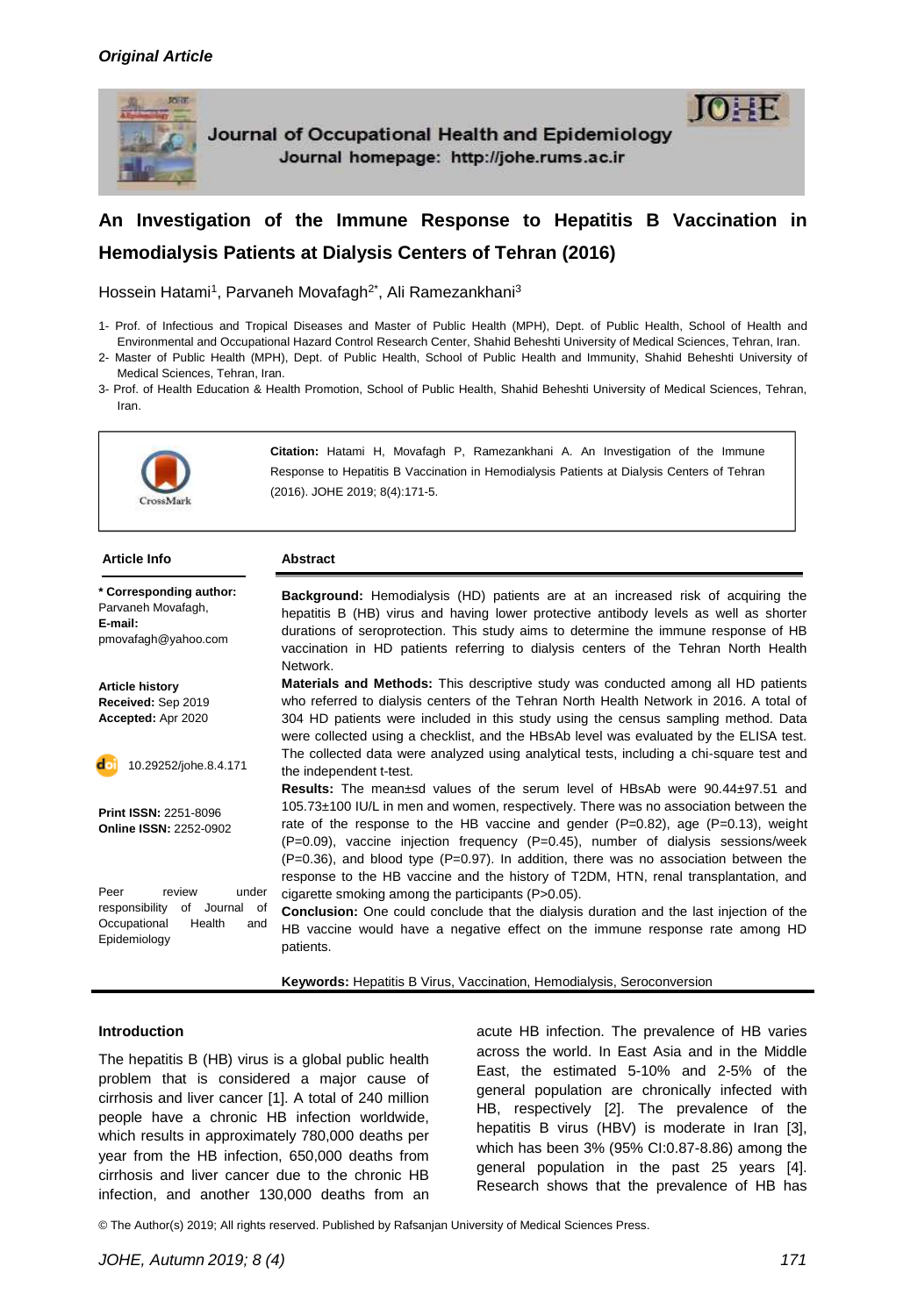decreased due to the routine vaccination of newborns against HBV since 1992 [5].

Hemodialysis (HD) patients are at an increased risk of acquiring HBV. Despite the completion of their vaccination schedule, they have lower seroconversion rates, lower protective antibody levels, and shorter seroprotection durations [6-8]. While the rate of the response to the HB vaccine is 90% among healthy people, it is 50-70% among HD patients [1, 9]. The reasons for high susceptibility to HBV among HD patients include invasive medical HD procedures, increased exposure to blood product transfusions, shared machines and equipment, and high prevalence of HBV among HD patients [7, 10]. Prominent fibrosis, silent clinical presentations, and atypical serologic evolution are prevalent among dialysistreated HB patients [11]. A comprehensive systematic review of the HBV infection in Iranian HD patients showed that the HBV rate varied from 0 to 9.75% among these patients across different provinces [12].

Various strategies have been employed to improve the rates of the response to the HB vaccine in HD patients, including doubling the vaccine dose (40 µg/dose), doing annual serological control tests, and administering a new booster dose in patients with antibody titers less than 10 mIU/mL [3, 7, 13]. In such cases, the rate of the response to HBV could improve by up to 80% in HD patients [14]. Identifying the factors affecting the effectiveness of vaccination against HBV is crucial in reducing the prevalence of this disease among HD patients. Therefore, this study aims to determine the immune response of HB vaccination in hemodialysis patients referring to dialysis centers in the Tehran North Health Network in 2016.

# **Materials and Methods**

This descriptive study was conducted on all HD patients who referred to dialysis centers in the Tehran North Health Network in 2016. These centers included Imam Hossein Hospital, Shahid Labbafinejad Medical Center, Hashemi Nejad Kidney Hospital, as well as Partian and Daroshafa Clinics.

In this study, due to the availability of all HD patient profiles and their limited number, the census sampling method was used, with a total of 304 HD patients included. The inclusion criteria of the study were being negative HBsAg and HBcAb, being given three dose series at a 0-, 1-, and 6 month interval at least one month after the last injection. Patients who underwent renal transplantation during the study and no longer

referred to the center for dialysis were excluded from the study.

Researchers explained the goals of the study to the participants and obtained verbal informed consent from eligible ones. Data were collected using a pre-desinged checklist that included data about age, gender, weight, blood type, frequency of vaccine injections, duration of vaccination completion, cigarette smoking status, history of hypertension (HTN), type 2 diabetes mellitus (T2DM), renal transplantation, number of dialysis per week, and dialysis duration. Next, the HbsAb level was measured using an ELISA test. In this study, patients with an anti-HBs titer above 10 mIU/mL were considered protected, and an inadequate response was defined as anti-HBs< 10 IU/mL.

Statistical analysis was performed using descriptive methods and analytical tests, including the independent samples t-test using SPSS Statistics V21.0. The significance level was set at  $p < 0.05$ , and the confidence interval was 95%.

The study protocol conformed with the ethical guidelines of the Declaration of Helsinki 1975.

In this study, we considered the HD patients' consent, personal data confidentiality, and free measurements as the principles of medical ethics.

# **Results**

A total of 304 HD patients, including 211 (69.41%) men and 93 (30.59%) women were included in this study. The mean±sd of the age of the participants was 57.14±17.21 and 52.23±16.58 in men and women, respectively. In addition, the mean±sd of the weight of the patients was 70.74±14.93 and 67.17±18.30 kg in men and women, respectively. The mean±sd of the number of vaccine injection was 3.57±1.33 and 3.43±0.92 in men and women, respectively. Besides, the mean±sd of the vaccination completion duration was 28.53±21.44 months in the study population.

In terms of the dialysis procedure, the mean±sd of the dialysis frequency in a week was 3.67±0.31 and 3.59±0.26 in men and women, respectively. In addition, the mean±sd of the dialysis duration was 40.67±58.45 months, i.e. 37.46±53.89 months in men and 48.15±67.37 months for women. In this study, 56 (18.42%) men and 17 (5.59%) women had a history of renal transplantation. A total of 85 (27.96%) men and 52 (17.11%) women had a history of T2DM. Similarly, the history of HTN was observed in 128 (42.10%) men and 49 (16.12%) women, respectively. In addition, 50 (16.45%) men and 4 (1.32%) women were cigarette smokers.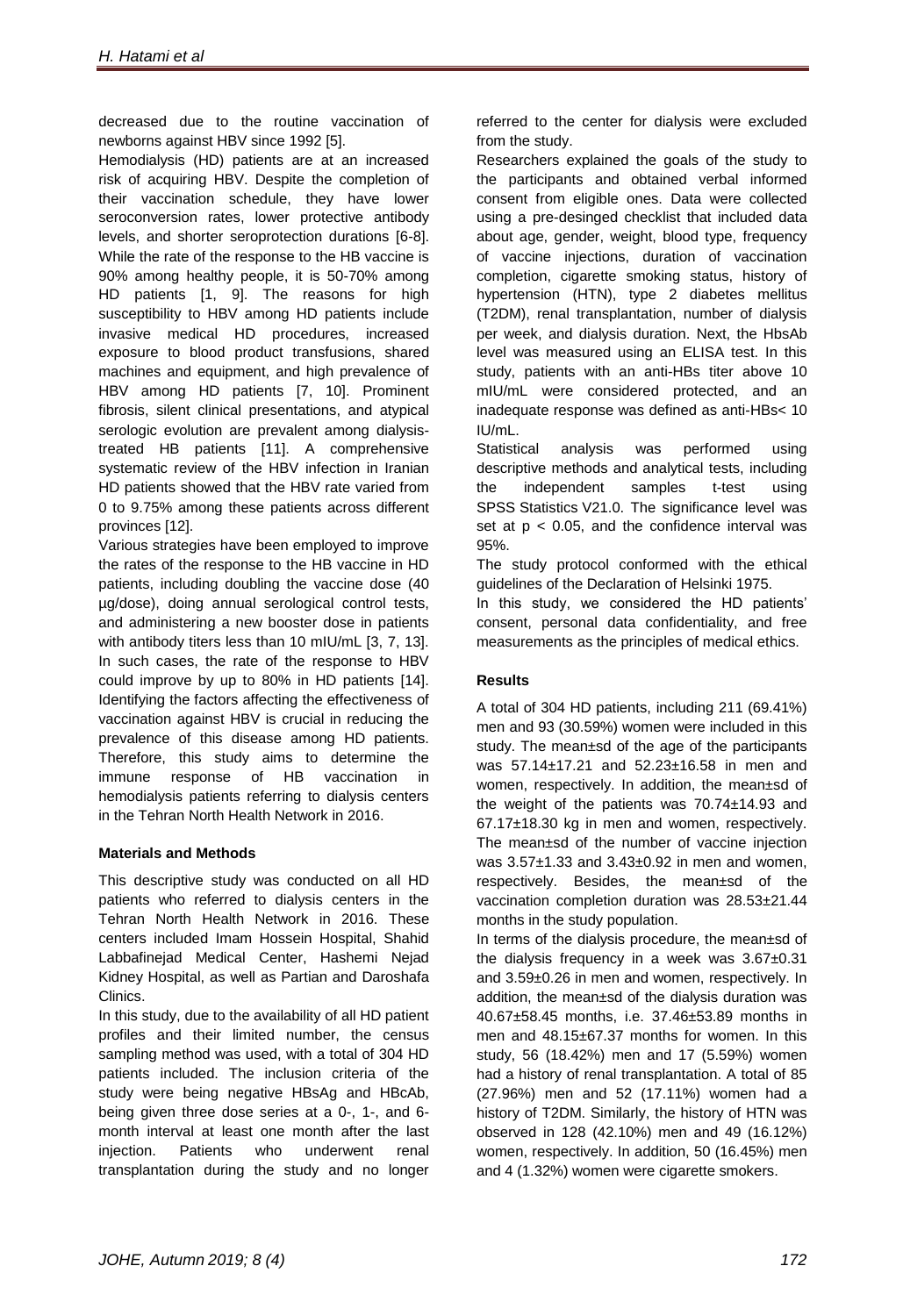In this study, serological HB status was negative in all participants before the first dialysis. The mean±sd of the serum level of HBsAb was 95.2±98.3 (IU: 90.44±97.51) and 105.73±100 IU in men and women, respectively. In addition, the mean±sd of the anti-HBs titer was far higher than the antibody titers considered protective.

According to the data analysis results, there was no relationship between the rate of the response to the HB vaccine and gender in the HD patients (P=0.82). The results of the independent t-test showed no relationship between the rate of the

response to the HB vaccine and age (P=0.13), weight (P=0.09), vaccine injection frequency (P=0.45), as well as the dialysis number per week (P=0.36). In addition, no relationship was found between the rate of the response to the HB vaccine and blood type (P=0.97).

However, there was a significant association between the rate of the response to the HB vaccine and the last injection duration of the HB vaccine (P<0.001) as well as between the rate of the response to the HB vaccine and the dialysis duration (P=0.03) (Table 1).

**Table 1.** The status of the response to the hepatitis B virus by hemodialysis patients (n=304) at the Tehran North Health Network in 2016

|                                  | <b>Response to HBV</b> | <b>Mean</b> ±SD   | P-value |  |
|----------------------------------|------------------------|-------------------|---------|--|
|                                  | Negative               | 59.67±18.52       | 0.15    |  |
| Age (Year)                       | Positive               | 51.38±17.85       |         |  |
| Weight (Kg)                      | Negative               | 70.87±13.61       | 0.09    |  |
|                                  | Positive               | 68.51±16.60       |         |  |
| <b>Frequency of vaccine</b>      | Negative               | $3.67 \pm 1.34$   | 0.44    |  |
| injections (Number)              | Positive               | $3.55 \pm 0.76$   |         |  |
| <b>Duration of vaccination</b>   | Negative               |                   | < 0.001 |  |
| completion (Month)               | Positive               | 21.57±19.33       |         |  |
| <b>Dialysis number (Per</b>      | Negative               | $3.04 \pm 0.27$   | 0.32    |  |
| Week)                            | Positive               | $3.63 \pm 0.31$   |         |  |
| <b>Dialysis duration (Month)</b> | Negative               | $25.60\pm 6.53$   | 0.03    |  |
|                                  | Positive               | $51.27 \pm 11.65$ |         |  |

Independent samples t-test; at a 5% level;

As Table 2 shows, there was no association between the response to the HB vaccine and T2DM, HTN, renal transplantation, as well as

cigarette smoking status among participants (P=0.8, P=0.2, P=0.8, and P=0.2, respectively).

**Table 2.** The relationship between the rate of the response to the hepatitis B virus and the history of renal transplantation, type 2 diabetes mellitus, smoking, as well as history of hypertension among hemodialysis patients (n=304) at Tehran North Health Network in 2016

|                                    |     | <b>Response to hepatitis B virus</b> |                          |         |
|------------------------------------|-----|--------------------------------------|--------------------------|---------|
|                                    |     | <b>Negative</b><br>$n$ (%)           | <b>Positive</b><br>n (%) | P-value |
| Renal                              | Yes | 21 (6.91)                            | 66 (21.71)               |         |
| transplantation                    | No. | 43 (14.14)                           | 174 (57.24)              | 0.83    |
| <b>Type 2 diabetes</b><br>mellitus | Yes | 26 (8.55)                            | 90 (29.60)               | 0.87    |
|                                    | No. | 40 (13.16)                           | 148 (48.69)              |         |
| <b>Cigarette smoking</b>           | Yes | 25 (8.22)                            | 47 (15.46)               | 0.21    |
|                                    | No  | 46 (15.13)                           | 186 (61.18)              |         |
| <b>History of</b>                  | Yes | 40 (13.16)                           | 131 (43.09)              | 0.25    |
| hypertension                       | No  | 31 (10.20)                           | 102 (33.55)              |         |

Independent t-test; at a 5% level;

### **Discussion**

There was no association between gender and the rate of the response to the HB vaccine. Different results have been reported for the relationship between these two variables in various studies, with positive correlations reported in some studies [9, 15-17] and negative correlations in some others [1, 3]. These differences could be explained by intrinsic differences between men and women in their ability to respond to superficial hepatitis

antigens. In this study, there were no differences in the rate of the response to the HB vaccine in terms of the participants' age, while most studies report an association between older ages and an impaired immune response to the HB vaccine [13, 15, 18-20]. In some other reviews, similar to the present one, no relationship of this type has been reported [1, 3]. The reduction in the response to vaccination in older ages could stem from a change in the immune system in older ages due to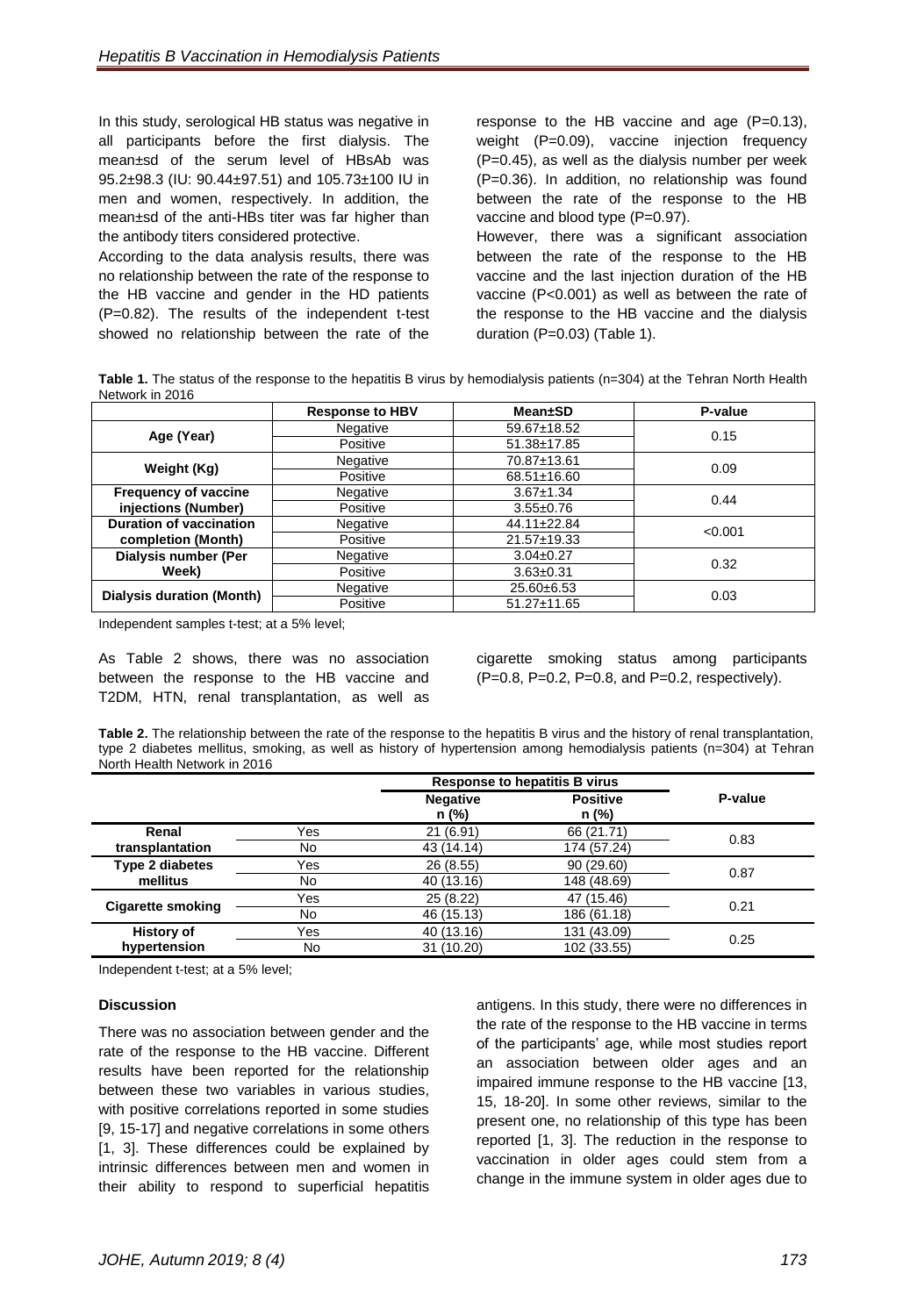thymus problems and decreased T cell functionality [21].

The results of this study showed no association between the rate of the response to the HB vaccine and T2DM, HTN, as well as renal transplantation among participants. There are controversial findings in similar studies about the relationship between these variables, especially between T2DM and the response to the HB vaccine [1, 13, 16, 17]. There are some hypotheses about the impaired response to the HB vaccine in diabetic persons, which include a reduction in the number of circulating helper T cells, the CD4-to-CD8 lymphocyte ratio, lymphocyte blastogenesis, and the presence of DR3, DR7, and DQ2 human leukocyte antigen alleles in diabetic people [22].

In this study, cigarette smoking was not shown to be associated with HBV immunization. This finding was consistent with the results of similar past studies that reported no relationship between tobacco smoking and the response to the HB vaccine in HD patients [13, 23, 24]. However, another research showed contradictory results [25]. Regarding the high percentage of nonresponse cases in hemodialysis patients, especially in the elderly, the obese, and smokers, more attention should be paid to screening these groups of people for the anti-HBs antibody after vaccination.

Another finding of this study was that the duration of dialysis was associated with the seroconversion rate because the level of the immune response to the HB vaccine was lower in patients with prolonged HD. Some studies show a negative association between the duration of dialysis and the seroconversion rate [5, 13, 16]. According to another finding of the present study, a reduction in the rate of the immune response to HBV was associated with an increase in the duration of the last injection of the HB vaccine in HD patients. In general, the immune response to the HB vaccine decreased over time. Nevertheless, there has been a higher decrease in the mean of the serum level of HBsAb in HD patients than in the general population, and this reduction has increased more in HD patients [8, 13, 19]. In this study, like similar ones, the number of dialysis per week was not associated with the rate of the response to HBV [3]. Although some studies have reported that body mass is a determinant of the response to the HB vaccine [15], the results of the present study showed no relationship between these variables. In addition, there was no relationship between the response to the hepatitis B vaccine in hemodialysis patients and the length of time during which the patient was dialyzed. In hemodialysis patients,

humoral and cellular immunity is altered due to impaired phagocytosis as well as T and B lymphocyte functions. The number of memory B cells in patients with renal failure is remarkably low, which results in lower immunoglobulin levels. As a result, the response to the hepatitis B vaccine is lower in these patients [26].

It is worth noting that the major limitations of the present study were the lack of collaboration among health centers in terms of obtaining information as well as the large number of incomplete patient records.

According to the findings of this study, given that some participants were not suitable for antibody titers, booster dose injections were administered to these subjects. In addition, the time elapsed from vaccination was effective in antibody titers, and antibody titers could be periodically controlled to inject booster doses before reducing them.

# **Conclusion**

The results from the present study showed that the durations of vaccination completion and dialysis were associated with the rate of the response to the HB vaccine in HD patients. It seems that annual serological control tests should be performed in HD patients. In addition, a booster dose of HBV vaccination is recommended for patients with antibody titers less than 10 mIU/mL, who are considered non-immune patients.

# **Acknowledgement**

The authors of the present research would like to extend their sincere gratitude to the staff of the Tehran North Health Network, which includes Imam Hossein Hospital, Shahid Labbafinejad Medical Center, Hashemi Nejad Kidney Hospital, as well as Partian and Daroshafa Clinics, who volunteered to participate in this study. This study was the abstract of an MPH student's thesis.

# **Conflict of interest:** None declared.

# **References**

- 1. Farag SE, Ghonemy TA, Soliman1 SA, Bihery A. Evaluation of hepatitis B vaccine responsiveness in hemodialysis and peritoneal dialysis patients. International Journal of Research in Medical Sciences 2015; 3(9):2259- 63.
- 2. World Health Organization. Hepatitis B: Fact sheet. Geneva, Switzerland: World Health Organization; 2020 July. Available from:https://www.who.int/news-room/factsheets/detail/hepatitis-b
- 3. Shamshirian A, Alikhani S, Alipoor R, Jafarpour H, Espahbodi F, Azizi S. Evaluation of